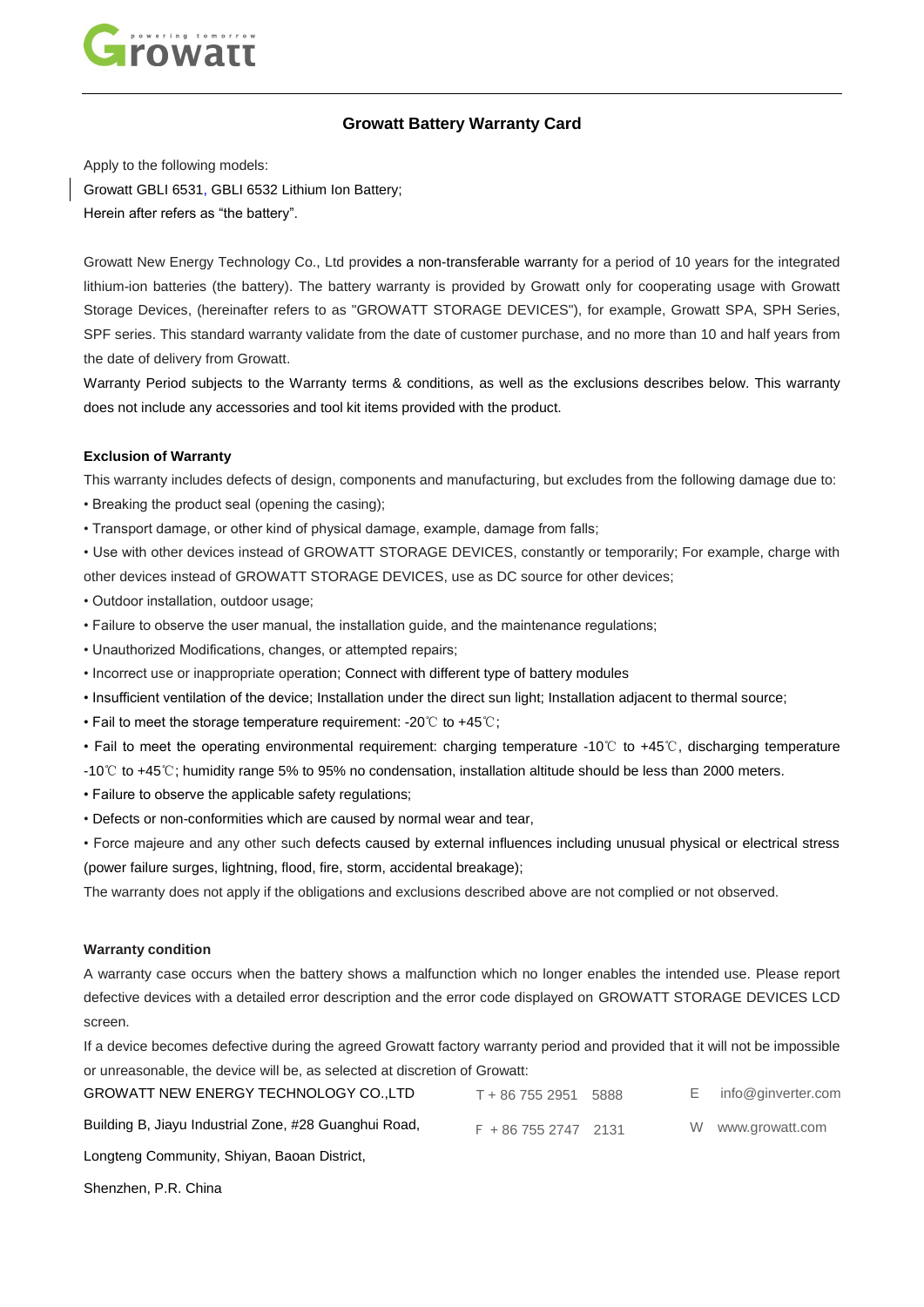

- Repaired by Growatt, or
- Repaired on-site, or

• Exchange for a replacement device of equivalent value according to the model and age.

In the latter case, the remainder of the warranty entitlement will be transferred to the replacement device. In this case, you do not receive a new warranty card or certificate since your entitlement is documented at Growatt.

In any event, a replacement or repair shall not justify the renewal or new beginning of the warranty period. In the event of the warranted battery model is not available in the market anymore, then Growatt, it's eligible to at its own discretion, replace it with different kind of product with equivalent functions and performances

In any event, the installation of the battery for customer shall be completed within 6 (SIX) months from the date of delivery from Growatt factory.

Excessiveness in the meaning above exists in particular if the cost of the measures for Growatt would be unreasonable • In view of the value that the device would have without the defect,

• Taking into account the significance of the defect, and

• After consideration of alternative workaround possibilities that Growatt customers could revert to without significant inconvenience.

EXCEPT AS HEREIN EXPRESSLY STATED, THERE ARE NO WARRANTIES OR CONDITIONS, EXPRESS OR IMPLIED, BY OPERATION OF LAW OR OTHERWISE, FOR ANY GROWATT WARRANTED BATTERY THEREOF FURNISHED HEREUNDER. THE PARTIES AGREE THAT THE IMPLIED WARRANTIES OF MERCHANTABILITY AND FITNESS FOR A PARTICULAR PURPOSE AND ALL OTHER WARRANTIES AND/OR GUARANTEES, EXPRESS OR IMPLIED, ARE EXCLUDED FROM THIS TRANSACTION AND SHALL NOT APPLY FOR THE WARRANTY OF BATTERY.

ALL OTHER CLAIMS ARE EXCLUDED. IN NO EVENT SHALL GROWATT BE LIABLE FOR ANY SPECIAL, INCIDENTAL OR CONSEQUENTIAL DAMAGES OF ANY NATURE WHATSOEVER FOR ANY REASON (INCLUDING, WITHOUT LIMITATION, LOST PROFITS, LOSS OF USE, LOSS OF EQUIPMENT OR LOSS OF REVENUES) , REGARDLESS OF THE LEGAL THEORY ON WHICH ANY SUCH CLAIM MAY BE MADE, EVEN IF ADVISED OF THE POSSIBILITY OF SUCH DAMAGES. CLAIMS THAT GO BEYOND TO GET A WARRANTY REPLACEMENT, IN PARTICULAR CLAIMS FOR COMPENSATION FOR DIRECT OR INDIRECT LOSSES INCLUDING (BY NOT LIMITED TO) LABOR COST AND OTHER KIND OF EXPENDITURES FOR CARRYING OUT THE BATTERY WARRANTY, LOGISTICS FEES, LOSS OF ELECTRICITY PROFITS, ETC, ARE ALSO NOT COVERED BY THIS WARRANTY.

This warranty does not restrict the warranty claims of the purchaser arising from the purchasing contract entered into with the seller of the batteries.

Our goods come with guarantees that cannot be excluded under the Australian Consumer Law. You are entitled to a replacement or refund for a major failure and compensation for any other reasonably foreseeable loss or damage. You are also entitled to have the goods repaired or replaced if the goods fail to be of acceptable quality and the failure does not amount to a major failure.

| GROWATT NEW ENERGY TECHNOLOGY CO. LTD                 | T + 86 755 2951 5888 | Е. | info@ginverter.com |
|-------------------------------------------------------|----------------------|----|--------------------|
| Building B, Jiayu Industrial Zone, #28 Guanghui Road, | $F + 8675527472131$  |    | W www.growatt.com  |
| Longteng Community, Shiyan, Baoan District,           |                      |    |                    |
| Shenzhen, P.R. China                                  |                      |    |                    |